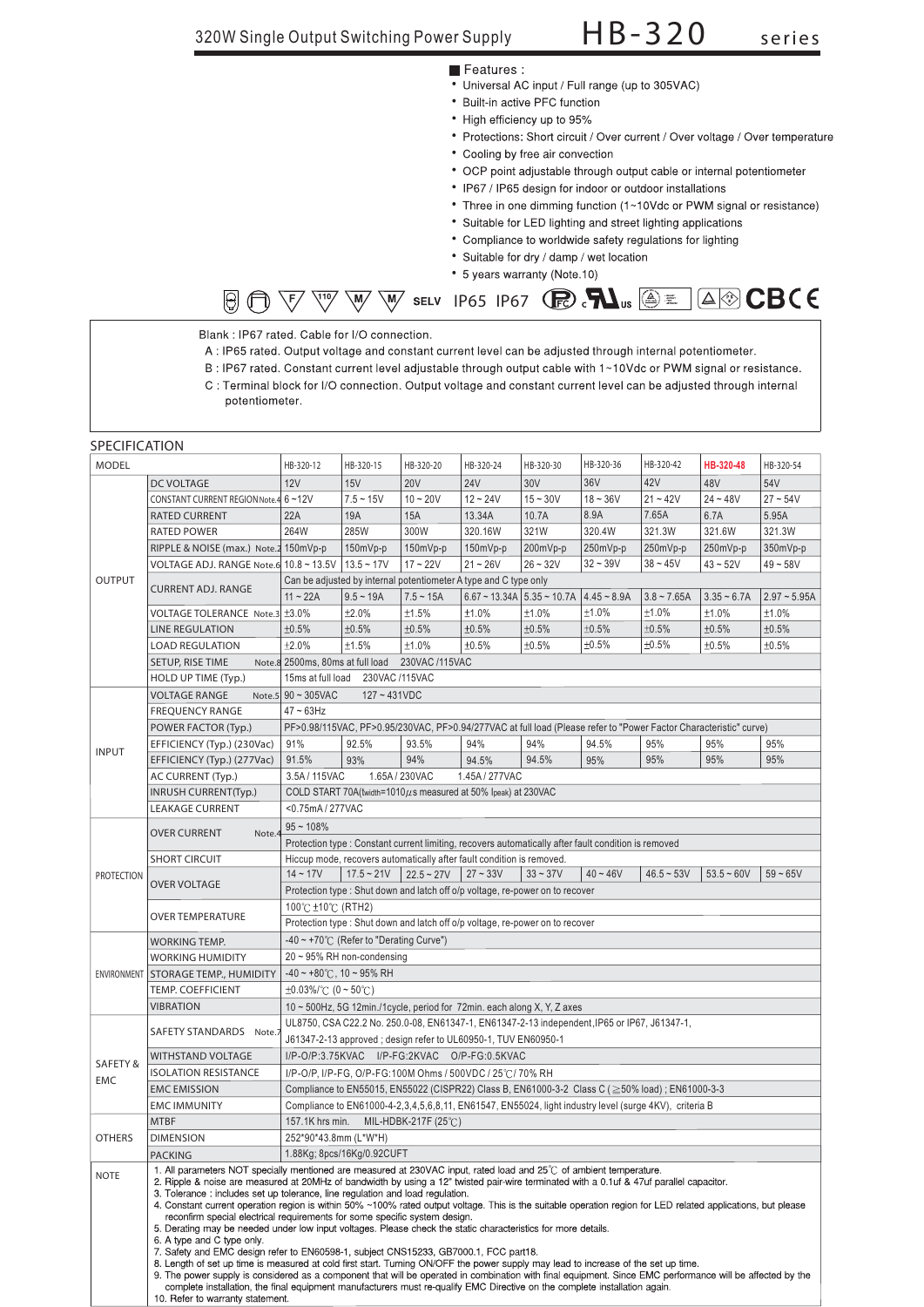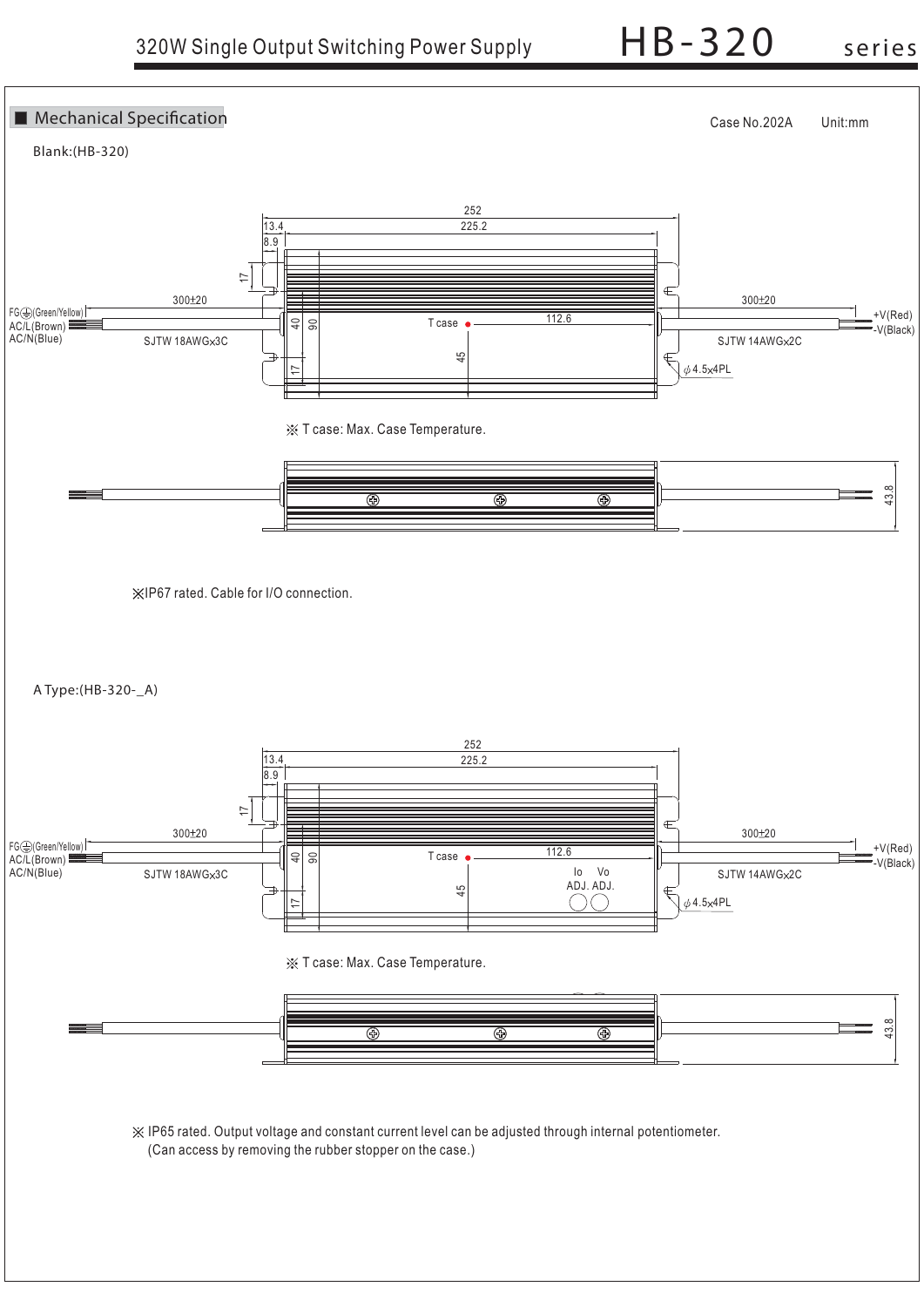

**C Type:(HB-320-\_C)**





Output voltage and constant current level can be adjusted through internal potentiometer. (Can access by removing the rubber stopper on the case.)

| Pin No. | Assignment |
|---------|------------|
|         | $FG \pm$   |
|         | AC/L       |
|         | AC/N       |

AC Input Terminal Pin No. Assignment DC Output Terminal Pin No. Assignment

| Assignment |  | Pin No. Assignment |
|------------|--|--------------------|
| $FG \pm$   |  |                    |
| AC/L       |  | - V                |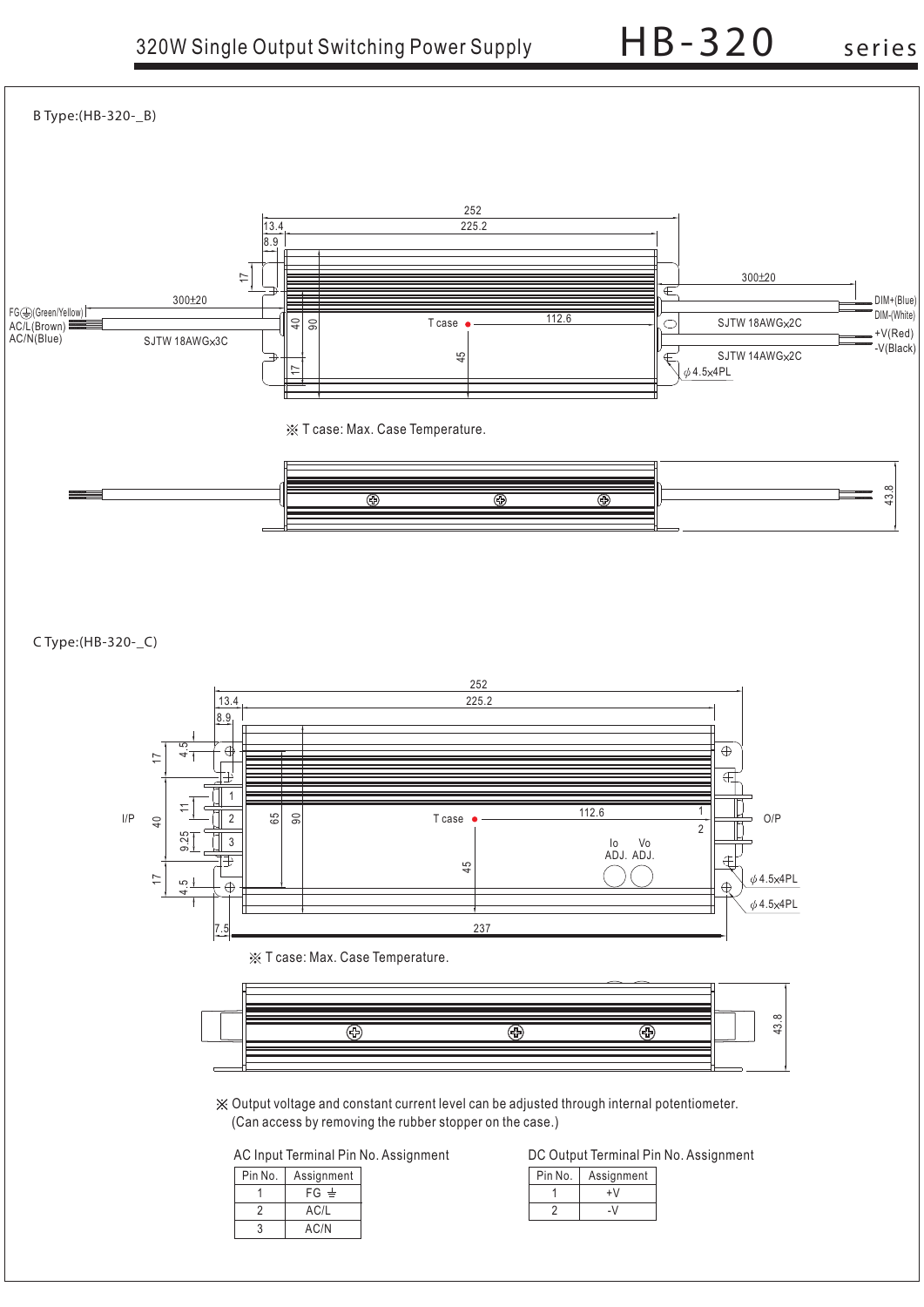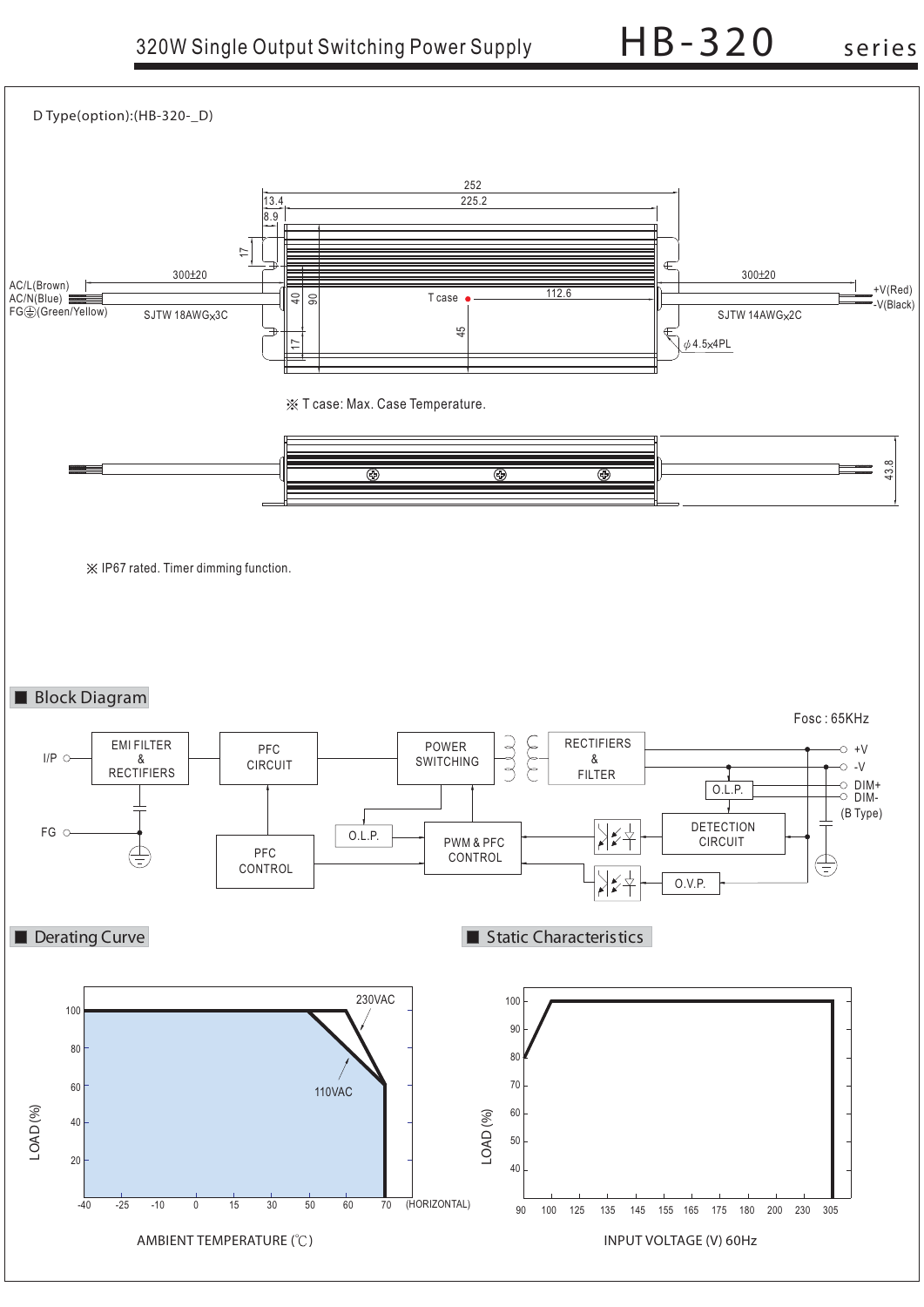

### **EFFICIENCY vs LOAD (48V Model)**

HB-320 series possess superior working efficiency that up to 95% can be reached in field applications.



# **DRIVING METHODS OF LED MODULE**

There are two major kinds of LED drive method "direct drive" and "with LED driver".

A typical LED power supply may either work in "constant voltage mode (CV) or constant current mode (CC)" to drive the LEDs.

LED & LED's LED power supply with CV+ CC characteristic can be operated at both CV mode (with LED driver, at area (A) and CC mode (direct drive, at area (B)



Typical LED power supply I-V curve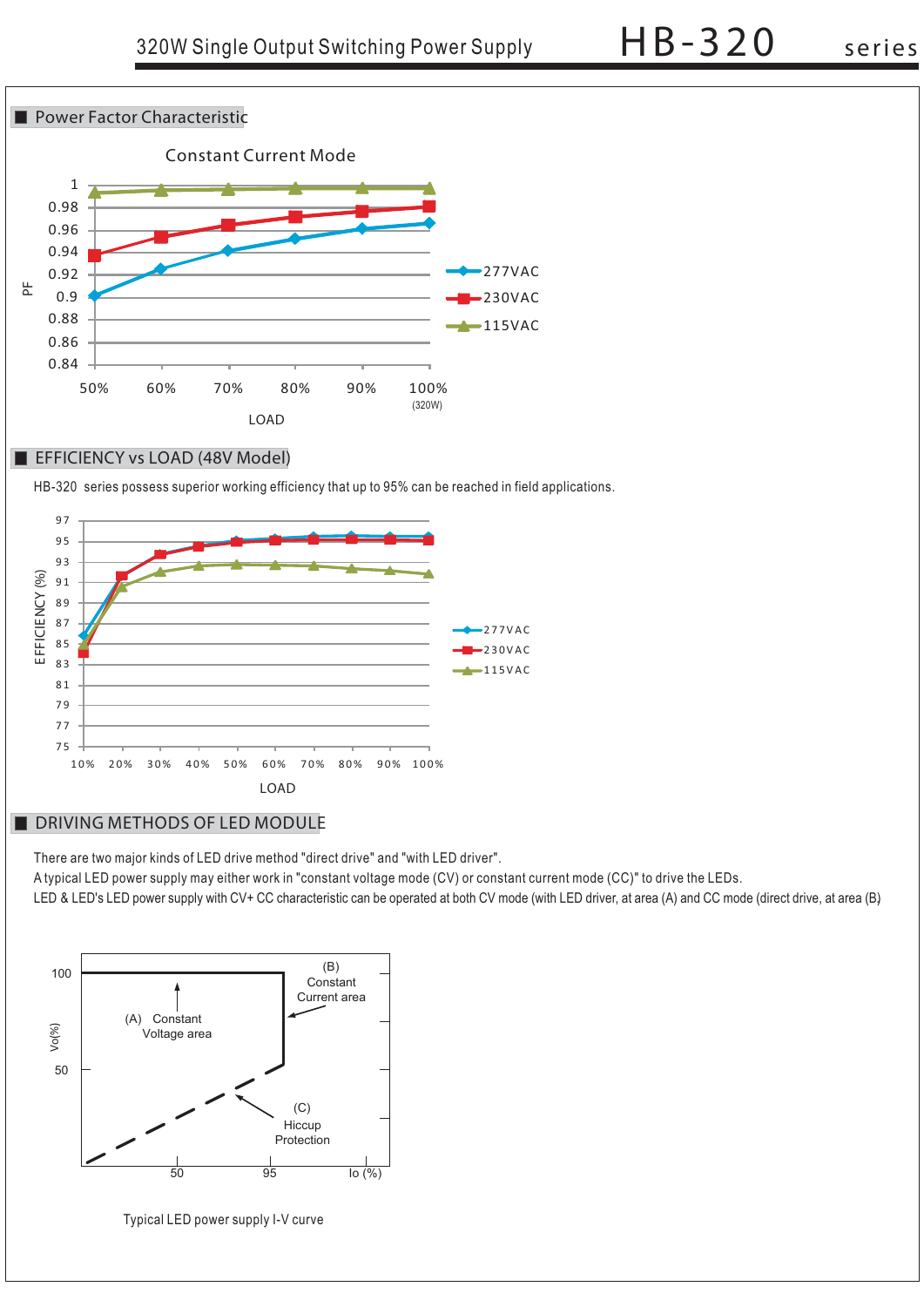

Built-in 3 in 1 dimming function, IP67 rated. Output constant current level can be adjusted through output cable by connecting a resistance or 1 ~ 10Vdc or 10V PWM signal between DIM+ and DIM-.

 $\frac{1}{2}$  Please DO NOT connect "DIM-" to "-V".

Percentage of rated current

Reference resistance value for output current adjustment (Typical)

| Resistance                                                                                                     | Single driver                                                                                                                                                                                                                                                        | $10K\Omega$ | $20K\Omega$ | $30K\Omega$ | $40K\Omega$ | 50K $\Omega$ | $60K\Omega$ | $70K\Omega$ | 80K $\Omega$ | $90K\Omega$ | 100K $\Omega$ | <b>OPEN</b> |
|----------------------------------------------------------------------------------------------------------------|----------------------------------------------------------------------------------------------------------------------------------------------------------------------------------------------------------------------------------------------------------------------|-------------|-------------|-------------|-------------|--------------|-------------|-------------|--------------|-------------|---------------|-------------|
| value                                                                                                          | Multiple drivers<br>(N=dirver quantity for synchronized   10K $\Omega$ /N   20K $\Omega$ /N   30K $\Omega$ /N   40K $\Omega$ /N   50K $\Omega$ /N   50K $\Omega$ /N   70K $\Omega$ /N   80K $\Omega$ /N   90K $\Omega$ /N   100K $\Omega$ /N  <br>dimming operation) |             |             |             |             |              |             |             |              |             |               | -----       |
| Percentage of rated current<br>20%<br>30%<br>40%<br>50%<br>60%<br>70%<br>80%<br>100%<br>95%~108%<br>10%<br>90% |                                                                                                                                                                                                                                                                      |             |             |             |             |              |             |             |              |             |               |             |
|                                                                                                                | $\frac{1}{2}$ 1 ~ 10V dimming function for output current adjustment (Typical)                                                                                                                                                                                       |             |             |             |             |              |             |             |              |             |               |             |
| 3V<br>5V<br>7V<br>10 <sub>V</sub><br>Dimming value<br>2V<br>4V<br>6V<br>8V<br>9V<br><b>OPEN</b><br>1۷          |                                                                                                                                                                                                                                                                      |             |             |             |             |              |             |             |              |             |               |             |
| 30%<br>100%<br>20%<br>40%<br>50%<br>60%<br>70%<br>80%<br>90%<br>10%<br>Percentage of rated current             |                                                                                                                                                                                                                                                                      |             |             |             |             |              |             | 95%~108%    |              |             |               |             |
| $\chi$ 10V PWM signal for output current adjustment (Typical): Frequency range :100HZ ~ 3KHz                   |                                                                                                                                                                                                                                                                      |             |             |             |             |              |             |             |              |             |               |             |
| Duty value                                                                                                     |                                                                                                                                                                                                                                                                      | 10%         | 20%         | 30%         | 40%         | 50%          | 60%         | 70%         | 80%          | 90%         | 100%          | <b>OPEN</b> |

40%

Using the built-in dimming function on B-type model can't turn the lighting fixture totally dark. Please refer to the connection method below to achieve 0% brightness of the lighting fixture connecting to the LED power supply unit.

50%

60%

70%

80%

90%

100%

95%~108%

Direct connecting to LEDs is suggested, but is not suitable for using additional drivers.

20%

30%

Dimming connection diagram for turning the lighting fixture ON/OFF :

10%



Using a switch and relay can turn ON/OFF the lighting fixture.

1. Output constant current level can be adjusted through output cable by connecting a resistance or 1~10Vdc or 10V PWM signal between DIM+ and DIM-. 2.The LED lighting fixture can be turned ON/OFF by the switch.